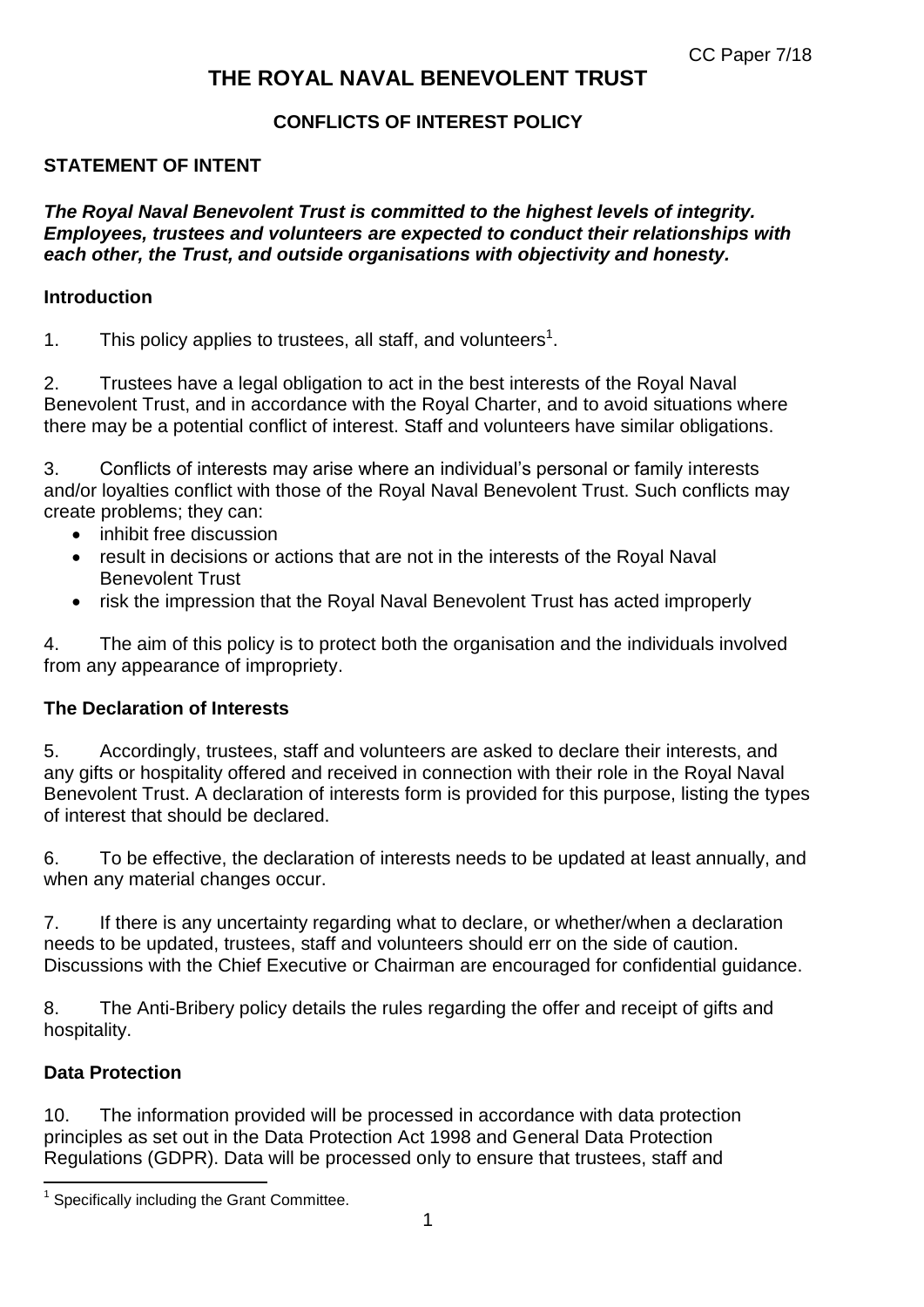volunteers act in the best interests of the Royal Naval Benevolent Trust. The information provided will not be used for any other purpose.

## **What to do if you face a conflict of interest**

11. If there is reason to believe a perceived or real conflict of interest has arisen, the person should:

- declare the interest at the earliest opportunity
- withdraw from discussions and decisions relating to the conflict.

12. The minutes secretary should take special care to ensure that minutes or other documents relating to the item presenting a conflict are appropriately redacted for the person facing the conflict. A balance needs to be made to ensure that the person still receives sufficient information about the activities of the charity generally without disclosing such sensitive information that could place the individual in an untenable position.

13. If you are user of RNBT's services, or the carer of someone who uses RNBT's services, you should not be involved in decisions that directly affect the service that you, or the person you care for, receive(s). You should declare your interest at the earliest opportunity and withdraw from any subsequent discussion, unless expressly invited to remain in order to accordingly provide information. In this case you may not participate in, or influence, the decision or any vote on the matter. You will not be counted in the quorum for that part of the meeting and must withdraw from the meeting during any vote on the conflicted item.

14. There are situations where participation in discussions is allowed in which the individual could indirectly benefit, for example where the benefits are universal to all users, or where your benefit is minimal. This action will be agreed by the chair and minuted accordingly.

15. If an individual fails to declare an interest that is known to the Chief Executive and/or the Chair of the Central Committee or other trustee committee, or the Chair of the Grants Committee, the Chief Executive or Chair will declare that interest.

## **Decisions taken where a trustee or member of staff or volunteer has an interest**

16. In the event of the Central Committee or other trustee committees having to decide upon a question in which a trustee or member of staff has an interest, all decisions will be made by vote, with a simple majority required. A quorum must be present for the discussion and decision; interested parties will not be counted when deciding whether the meeting is quorate. Interested Central Committee or other trustee committee members may not vote on matters affecting their own interests**.**

17. All decisions under a conflict of interest will be recorded by secretary and reported in the minutes of the meeting. The report will record:

- the nature and extent of the conflict
- an outline of the discussion
- the actions taken to manage the conflict

18. Where a trustee benefits from the decision, this will be reported in the annual report and accounts in accordance with the current Charities SORP.

19. All payments or benefits in kind to trustees will be reported in the charity's accounts and annual report, with amounts for each trustee listed for the year in question.